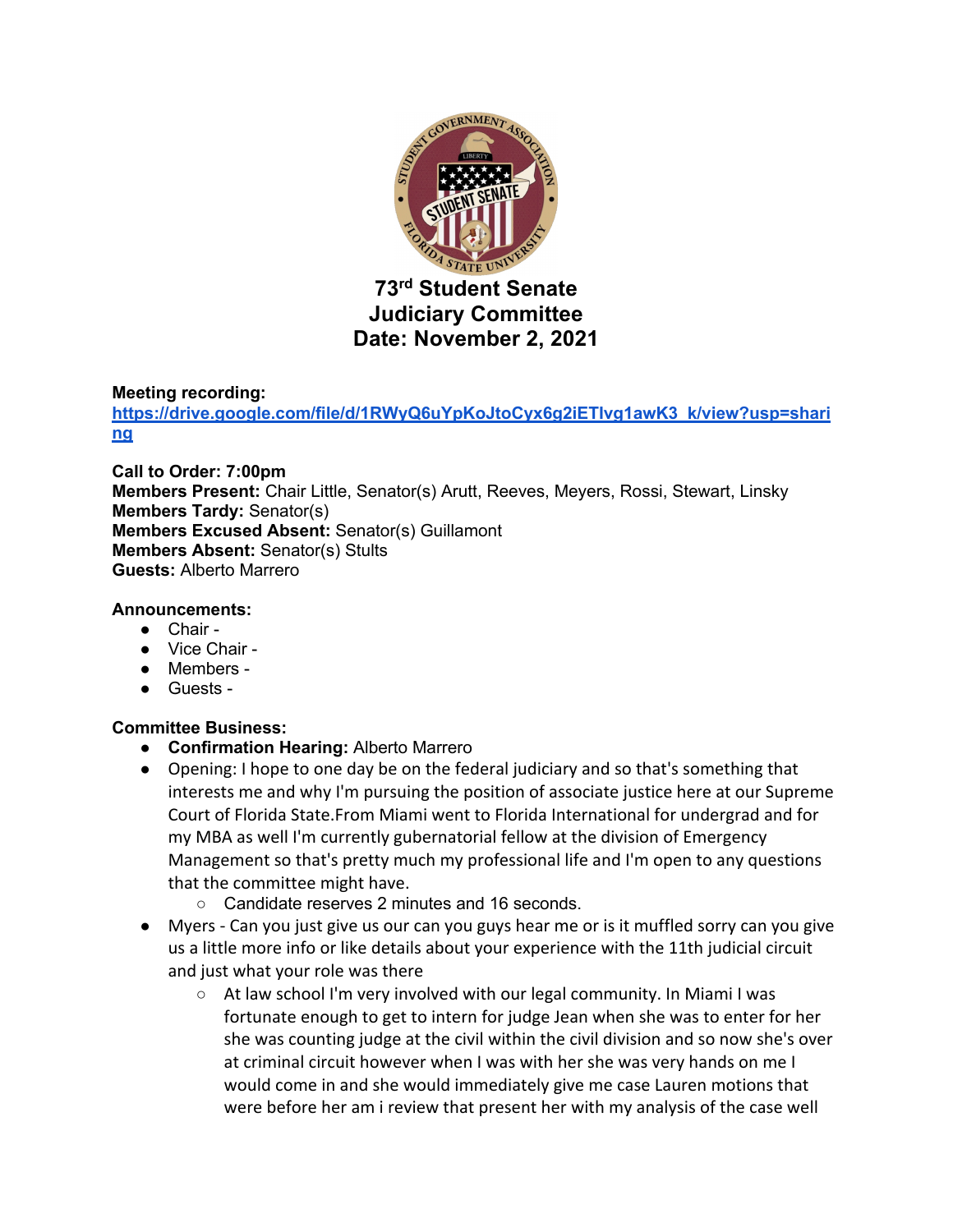on the arguments and we discussed what did you come with me or not that was kind of knowing the regular day to day.

- Linsky- apologies for being a minute late i'm moving today also why the lighting is pouring here question i have for the candidate is pretty open ended can you tell us about your experiences on the elections commission and how that suits you for a role in the supreme court
	- Last year was very fortunate to be our vice chair and a bit of acting chair last year when we were in transition through supervised group elections that position really did prepare me for the position that I'm now applying for social justice at least when it comes to the election code I got very familiar with the election code through that position we had several cases before us one of which I ended up anything for and so I got very familiar with their election code aside from that I was very familiar with their statutes in our constitution simply in preparation for that position and I think that that kind of goes hand in hand with our Supreme Court simply because the court will hear most definitely disputes for elections.
- Chair Little- What is your approach to interpreting statutes
	- $\circ$  My approach is essentially that the text is with the text is the plain language and text as it was enacted by the legislature in this case our student government yourselves and so that is my approach to that and if there is any ambiguity that may be brought up by the advocates maybe by one of my fellow just potential justices then at that point you know there are several tools that judges or justices have at their disposal to kind of weed away at that ambiguity before they come down to final conclusion but always I begin with the text and go from there.
- Senator Reeves- apologies for not having my camera on I'm home but my question is what goals do you have for the potential role
	- I hold some positions as treasurer of the student bar association here at law school and i do hold some of their positions with our RSO's here at the law school however i have already planned to kind of way to that down a little bit next just because it's my final year and i wanted to keep myself not only to this potential position but also to assist my community.
- Chair Little- Do you think your role includes advocacy, if so how?
	- I think advocacy definitely plays a role in terms of understanding where parties are coming from right at the end of the day we'ree human beings and you can't approach law or statutes with a cold mind. Of course we do have to be impartial and we do have to follow the language of the letter of the law that is my philosophy test measures prudence however I think standing where people come from does help now in terms of being a jurist it kind of goes a little bit with fairness.
- Linsky- Where is it acceptable to craft an advisory opinion,
	- Very interesting question struggles with a little bit my approach to advisory opinions is along the lines of essentially it has to be completely ambiguous and really difficult statute or application of a statute that the executive is struggling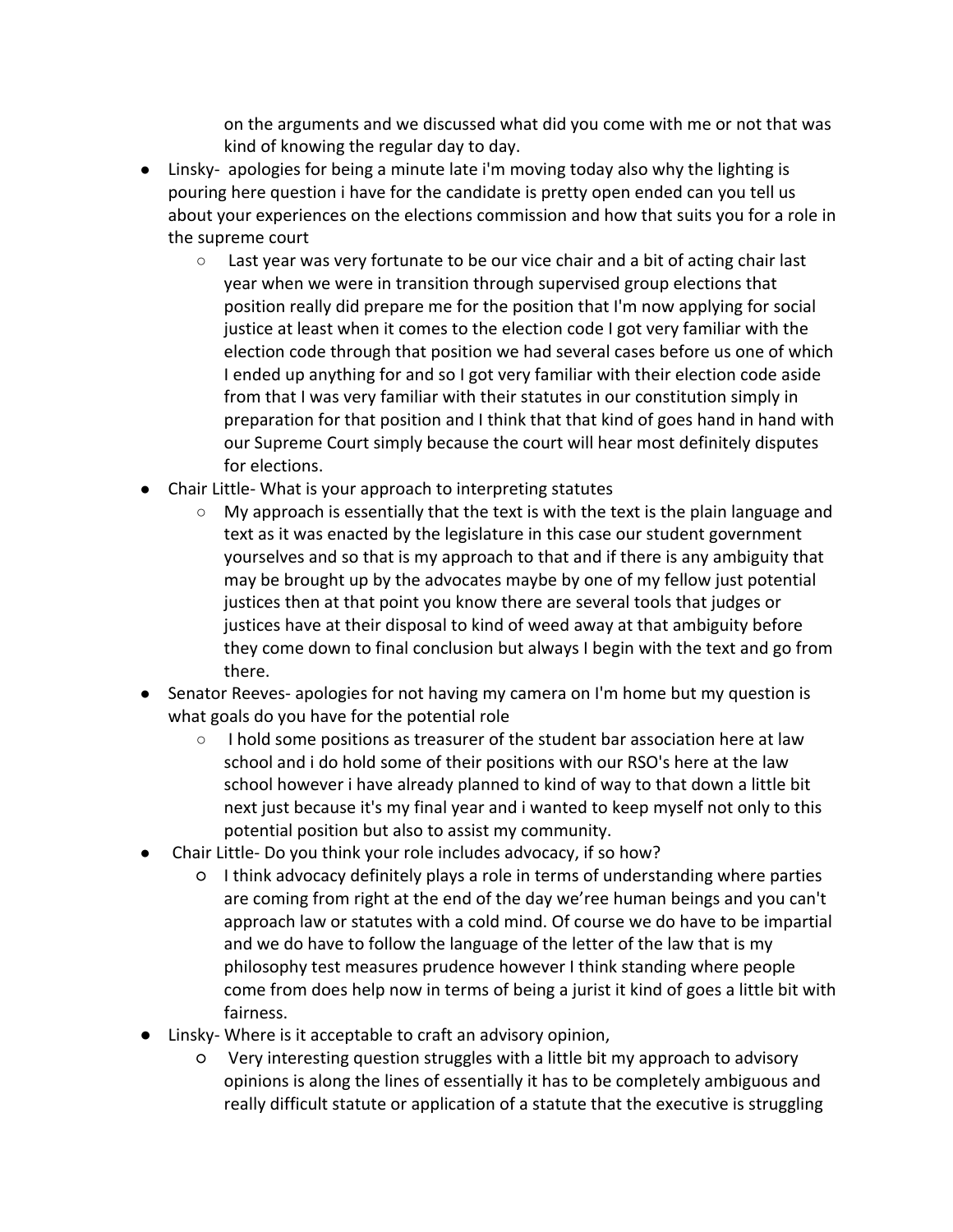with that the legislature is struggling with to really worn a judicial opinion from the courts because at the end of the day it's not the courts job to tell other branches of government how to do their job it really just has to come down to if there really needs to be some kind of statutory interpretation to the specific issue now in terms of the second part of that question where these all that line a perfect example is if something is can be seen as a political issue or a political question as we call it in the law I think that's when the course he just typical step back and kind of let the parties requests in that opinion note that this is something that reported simply can't get involved with i'm sure that by decide to make actions that then end up in the courts that so question for later date but in terms of an advisory opinion i think it really comes down to the branches of government have to govern themselves they're not there to tell each other how to how to do their own job

- **Linsky moves to enter deliberations, Reeves seconds**
- **Closing**
	- again I will be very brief I I appreciate your time for hearing me today and for your great questions I mean this is I like to say great preparation in case I ever go in front of Congress but really I am very passionate in public service I think my my tracker could shows that in my future career goals as well that's why I'm doing it Oriel fellow that's why I'm very involved with our government at all levels not only with the judiciary but I also extend the municipality down in Miami and so I'm very involved with getting to know government how it operates and I'm just kind of this is kind of the next step in getting into more involved with the judiciary and seeing what it's like to be a jurist do you even have the student government valuable and I think that would be great preparation for me for my future career goals and also to help serve our students here to bring my inside and my background with judges to our bench to help our students as best that I can so thank you again for your time

#### **Deliberations**

- Linsky- we're in the same section in one L year and he's always struck me as a leader and somebody who is willing to stand up and to take charge an more than that he follows through I don't always agree with him in fact we disagree pretty often on our the way that we look at political issues legal issues but i always respect the way that he comes to the table prepared
- Arutt-well spoken and impartial and like you know he's willing to put in the work to do this position so I support his election to this role
- Myers- just looking at his resume and his past experience and looking through his answers that he submitted on the Qualtrics form you can just tell by the way he answers those questions that he seems really passionate about this he seems into it I think it's good to have further like careeer goals for this position just because I think we can trust that he'll take it seriously that he'll do this job with integrity
- **Myers moves to forward candidate, Reeves seconds**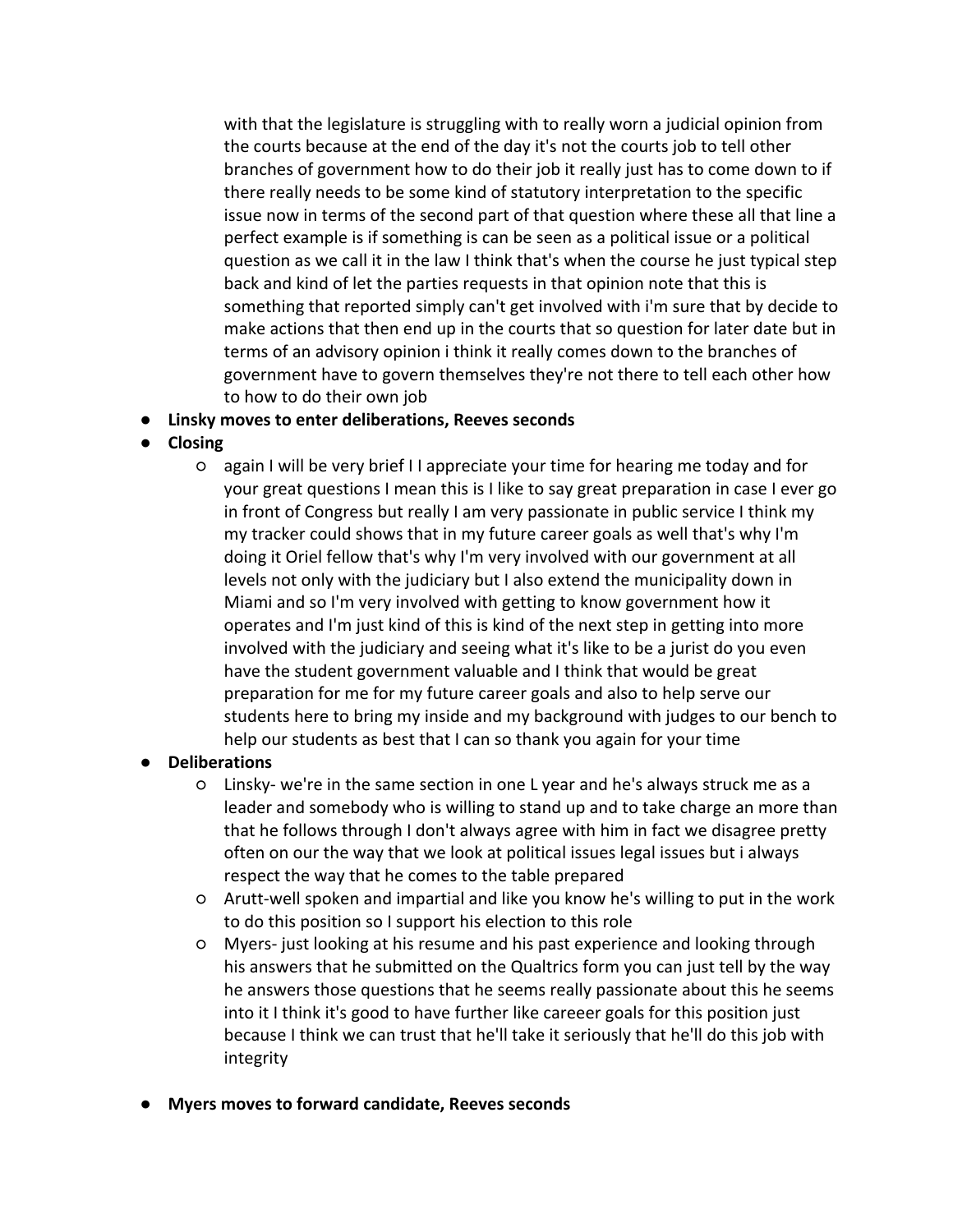- Y (Arutt, Reeves, Meyers, Rossi, Stewart, Linsky)
- **Bill 63**  Description
	- $\circ$  Linsky- Wednesday I actually really liked that we had so much high level agencies support within OGA invite to myself this is the kind of OGA that that the pipeline that I'd prefer rather than going from Senate directly to it but being advocates for specific groups on campus and then having them represent those groups within our professional legislative wouldn't say unit but lobbying arm and So what this amendment does is it explicitly states the members of OGA who are major offices and instead of in in a way that you can't confuse like the president or the either the Senate or the student body or the cogs speaker for holding two major offices I mean it also eliminates the provision in Section 2 which I think is just really broad and sweeping and you know I I'm open to modifying this further and finding something that works for everybody but I did find myself to be persuaded by watching OGA and thinking to myself wow these are like the most passionate advocates that I personally know at FSU I'm happy that they're on OGA and that there is still working with their agencies so they can be conduits of information i i didn't really want to take that away as much as i thought that it would be good to delineate you know the positions and OGA that are major offices
	- Tackett- point of information
		- Amendment to make sure that certain positions are still on the board of OGA?
		- Linsky- Yes, it is good to have interfaceable positions as OGA is an important org within SGA.
	- Little- Does amendment address the nomenclature issue?
		- Linsky- No, I'd rather cut that part out.
		- Little- So the amendment does not currently permit for those holding major offices to serve on OGA board.
		- Linsky- Disagrees, leaders from RSOs should be trusted with positions on OGA as they can advocate for the students they represent.
	- Point of information- Gonzalez
		- Issue of nomenclature was reason for the tabling of the bill.
		- Linsky- Had a change of heart, amendment is not intended to be adversarial.
		- Gonzalez- Under impression that BSU president position issue was going to be addressed, but that RSOs also have representation mandated by statutes.
	- Linsky withdraws intent of Amendment.
	- Myers, is BSU the only RSO with different nomenclature?
	- Linsky notes making a list for positions with different nomenclature.
	- Gonzalez notes some statutes may not yet reflect new major positions.
	- $\circ$  Little asks if any RSOs have more than four student offices that are major offices.
	- Tackett asks if WBFS (affiliated projects) is considered a major office.
		- Little- yes.
	- Senator Arutt keping section 2 may be helpful.
		- Chair Little echoes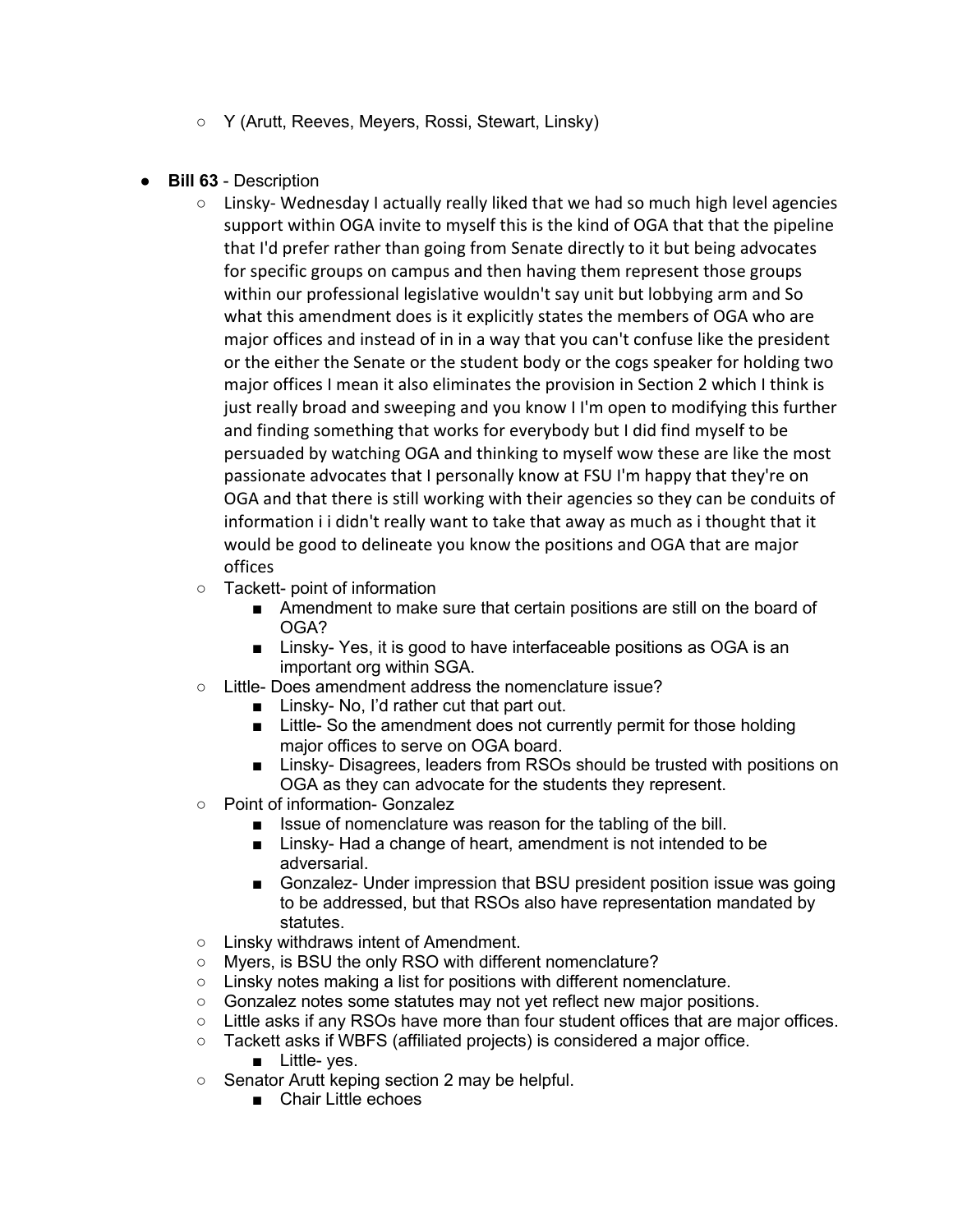- Senator Myers speaks about making Section 2 encompass all positions on campus that may be of issue.
- Senator Gonzalez notes not understanding secretary positions for affiliated projects.
- **Linsky moves to strike Affiliated Projects, Arutt seconds.**  ■ **Gonzalez finds friendly.**
- Myers echoes support for work being done by Linsky to amend
- $\circ$  Little asks if the amendment includes bureaus, and if it does not, should the wording addressing bureaus be struck?
	- Linsky agrees with tinkering wording regarding bureaus.
		- Tackett notes wariness regarding listing out all positions addressed by bill
			- Linsky agrees, states that it could create a future cycle of bureaucratic change and revision.
	- Stewart- Proviso language is helpful as OGA appointees were not aware of potential consequences that the current bill could have if passed.
	- Tackett- If there is a conflict of interest, then they should have never been an appointee to the OGA board of directors in the first place.
	- Little- Proviso is wrong as appointees should be barred from serving in different branches of government at the same time.
	- Linsky- Scrap the proviso language, unnecessary, separation of powers issue, yet COGS speaker and Senate president serve, per statutes, on the OGA board of directors. However, he does understand worries, and suggests an idea for proviso being rewritten to include language that bars senators in OGA from voting on OGA-related matters.
- **Myers moves to call question, Stewart seconds.**
- **Tackett-** Intent was to preserve separation of powers, fix wording and budgeting issues.
- Y (Arutt, Reeves, Meyers, Rossi, Linsky) A (Stewart)
- **Bill 65**
	- **Roy-** Split office of secretary in ½. Minutes are expected to be painstakingly specific, reaching around 20-30 pages a meeting. Current clerk approached me about introducing this bill, and the intent is to streamline minute-writing process.
	- Myers moves to enter roundtable, Arutt seconds
		- Stewart notes support for bill, thinks it is a great idea.
		- Arutt agrees, thinks the minutes will now be more accurate.
		- Little asks if the new position will be advertised.
			- Roy affirms, but states that senate leadership has not yet engaged directly since bill has not been passed.
		- Myers asks about Section E clarification
			- Roy explains the specifications of how the work would be split up between the clerk and historian.
		- Myers moves to call question, Stewart seconds
	- **Roy-** Appreciates questions and comments, thinks bill will alleviate pressures from Clerk, and will make future senates more efficient regarding the publication of minutes.
	- Y (Arutt, Reeves, Meyers, Rossi, Stewart, Linsky)

# **Old Business:**

**Bill #** -

● Opening Statement: